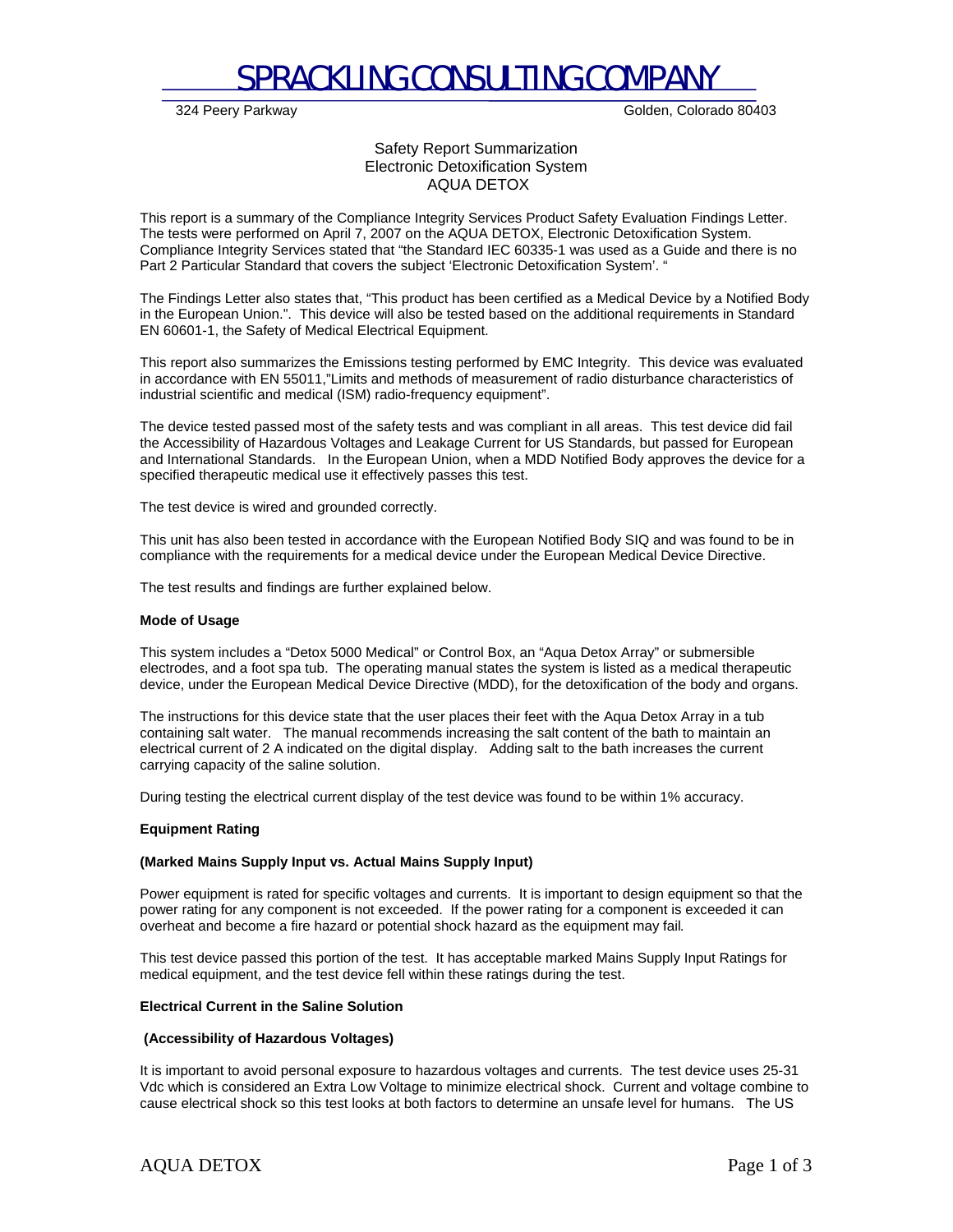# SPRACKLING CONSULTING COMPANY

324 Peery Parkway Golden, Colorado 80403

Standards set limits for voltages exceeding 21.2 Vdc at 2 mA (miliamperes). The International Standards do not set limits for voltages under 42.4 Vdc.

The DC Output circuit of the test device is considered accessible, because the user can come in wet contact with the electrodes in the Aqua Detox Array. It was noted that the electrodes in the array are enclosed and are not accessible to the User. However for the purpose of investigation, this circuit is considered to be accessible for testing purposes.

This test performed between the accessible electrodes in the Aqua Detox Array reached unacceptable levels for US Standards, but passed for International Standards.

In the European Union, when a MDD Notified Body approves the device for a specified therapeutic medical use, it effectively passes this test.

The test performed between the accessible electrodes and electrical ground passed both Standards. Electrical ground can be any conductive surface at electrical ground such as plumbing including bathroom faucets.

#### **(Leakage Current)**

The electronic detoxification system is designed to generate low levels of direct current (DC power) that flows through the user's body accessible through placing body parts in the saline bath with the Spa Module. Leakage current represents currents that should not be present and could result in electrical shock by touching two accessible components of the test device. Some medical devices are regulated to permit electrical current flow. This device is listed as medical therapeutic device under the European Medical Device Directive (MDD). The United States and International standards require exposure to this electrical current to be limited.

The device tested reached unacceptable levels for US standards, but passed International Standards. The device uses 25-31 Vdc. The International Standards do not set limits for voltages under 42.4 Vdc where the US Standards are for voltages exceeding 21.2 Vdc.

The findings letter states the following in respect to leakage current. "Although the Medical Electrical Standards specify very low enclosure, earth and patient leakage currents, these apply only to unintended energy flows. Functional voltage or current can be high, as allowed by product specific standards. Acceptance parameters for medical practices are set by cost-benefit considerations, including the risks associated with alternate therapies."

This limitation of leakage current also applies to alternating current (AC or wall power). The test device passed this test for both US and International Standards.

#### **Output Short Circuit**

A short circuit is the connection between two nodes of an electrical circuit that are meant to be at different voltages resulting in a large electrical current. It is important that the output circuits or devices such as the Aqua Detox Array are protected against short circuits using fuses or circuit breakers to prevent potential shock and fire hazards.

The device tested complied with this test for the Aqua Detox Array because it did not overheat and the thermal protection worked.

#### **Transformer Tests**

The following three tests are run specifically on the transformer used in this device. A transformer is a device that transfers electrical energy from one circuit to another by magnetic coupling without requiring relative motion between its parts. In this case the transformer is used to reduce the voltage from 120 V to 25-31 V. It is important that transformers work correctly otherwise they can be a potential shock and/or fire hazard.